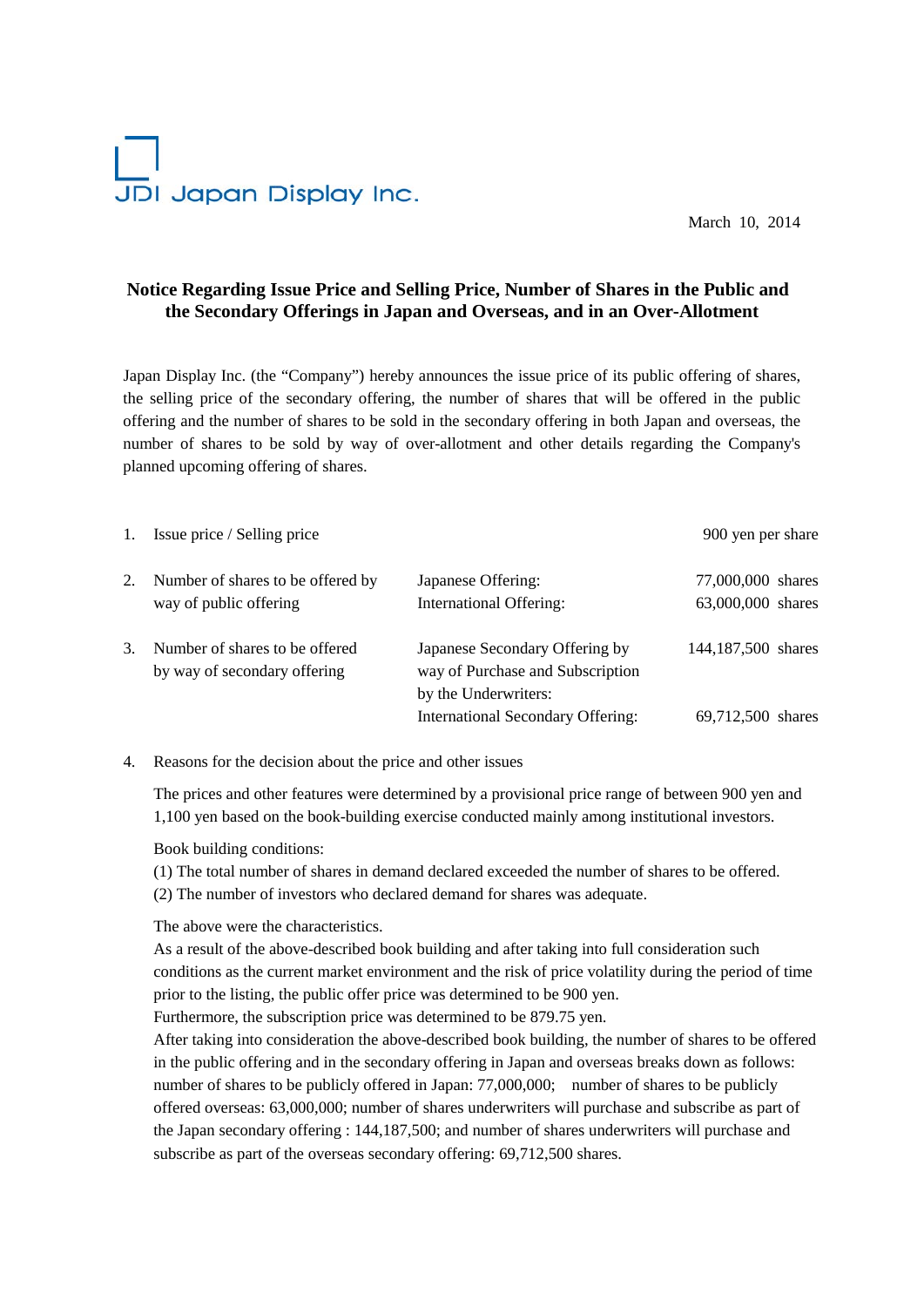|    | 5. Number of shares to be offered through over-allotment   | 18,000,000 shares                          |
|----|------------------------------------------------------------|--------------------------------------------|
| 6. | Increase in stated capital and additional capital reserves |                                            |
|    | (1) Based on number of shares to be publicly offered       |                                            |
|    | Increase in stated capital                                 | 61,582,500,000 yen (439.875 yen per share) |
|    | Increase in additional capital reserves                    | 61,582,500,000 yen (439.875 yen per share) |
|    | (2) Based on third-party allotment                         |                                            |
|    | Increase in stated capital (maximum)                       | 7,917,750,000 yen (439.875 yen per share)  |
|    | Increase in additional capital reserves<br>(maximum)       | 7,917,750,000 yen (439.875 yen per share)  |

#### Note:

- 1. Summary of issuance of shares to be offered by way of public offering and secondary offering of shares
	- (1) Number of shares to be offered by way of public offering and secondary offering

| (a) Number of common shares to be<br>offered by way of public offering    | 140,000,000 shares (77,000,000 shares for the<br>Japanese Offering and 63,000,000 for the<br>International Offering)                                                                                                                                                                                 |
|---------------------------------------------------------------------------|------------------------------------------------------------------------------------------------------------------------------------------------------------------------------------------------------------------------------------------------------------------------------------------------------|
| (b) Number of common shares to be<br>offered by way of secondary offering | 213,900,000 shares for the secondary offering by<br>way of purchase and subscription by<br>underwriters<br>(144,187,500 shares for the Japanese Secondary<br>Offering by way of Purchase and Subscription by<br>the Underwriters and 69,712,500 shares for the<br>International Secondary Offering.) |
|                                                                           | 18,000,000 shares for the secondary offering by<br>way of over-allotment                                                                                                                                                                                                                             |
| (2) Subscription period (in Japanese Offering)                            | From March 11, 2014 (Tuesday) through March<br>14, 2014 (Friday)                                                                                                                                                                                                                                     |
| (3) Payment date                                                          | March 18, 2014 (Tuesday)                                                                                                                                                                                                                                                                             |
| (4) Share delivery date                                                   | March 19, 2014 (Wednesday)                                                                                                                                                                                                                                                                           |
|                                                                           |                                                                                                                                                                                                                                                                                                      |

### 2. About the Lock-Up

As regards the issuance of share to be offered, the secondary offering of shares by way of purchase and subscription by underwriters and the secondary offering by way of over- allotment of shares, Innovation Network Corporation of Japan (INCJ), Sony Corporation, Toshiba Corporation and Hitachi Ltd., the Company's shareholders, have agreed on March 10, 2014 in writing with Nomura Securities Co., Ltd., Morgan Stanley & Co. International plc and Goldman Sachs (hereafter, "Joint Global Coordinators") not to sell shares of the Company's common stock without the prior written